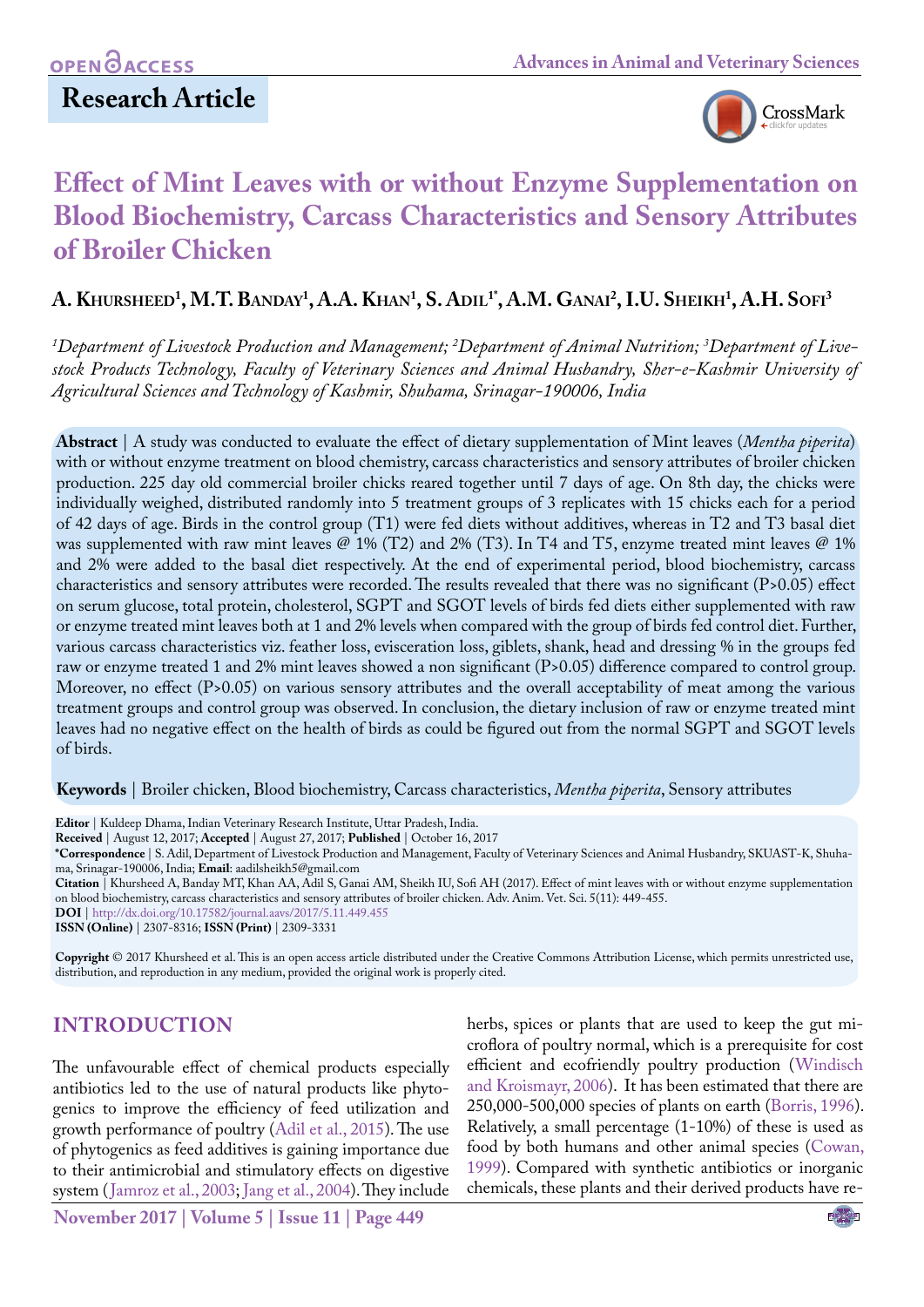ported to be less toxic, residue free and thus considered as ideal feed additives in animal production [\(Hashemi and](#page-5-5) [Davoodi, 2010](#page-5-5)). These herbal plants exert positive effects on growth and health of animals probably by their immuno stimulatory properties ([Guo et al., 2004](#page-5-6)).

Kashmir often referred to as paradise on earth is located at the north western tip of Himalayan biodiversity hotspot [\(Hussian, 2001](#page-5-7)). The region has a number of phytobiotics which may have the potential to promote production performance in chicken; and one amongst them being Mint (*Mentha piperita*), locally known as Pudina. Mint is a member of the Labiatae family and is widely used in herbal medicine and believed to be beneficial in as immunity enhancer ([Nanekarani et al., 2012](#page-6-1)). Mint is mostly consumed after a meal because of its ability to reduce indigestion and intestinal spasms by reducing the gastrocholic reflux [\(Spirling and Daniels, 2001\)](#page-6-2). The main action of its leaves and flowers is due to the presence of abundant menthol which is the main phenolic component having antibacterial activities [\(Schuhmacher et al., 2003](#page-6-3)). Mint also contains polyphenolic compounds and hence could possess strong antioxidant properties ([Dorman et al., 2003](#page-5-8)). Further, the supplementation of enzyme in poultry diets has been reported to improve the performance ([Yousuf et al., 2012\)](#page-6-4) by degrading non-starchy polysaccharides and improving their digestion; having beneficial effect on gut morphology and thus improving absorption of nutrients ([Tufarelli et al.,](#page-6-5) [2007](#page-6-5); [Yousuf et al., 2011](#page-6-6); [Qureshi et al., 2016a](#page-6-7)). In view of such beneficial effects of mint and enzyme, a study was conducted to evaluate the efficiency of mint leaves, with or without enzyme supplementation on blood biochemistry, carcass characteristics and sensory attributes of broiler chicken.

# **Materials and Methods**

#### **Experimental Site**

The study was conducted in the Teaching and Research Farm of the Division of Livestock Production and Management, Faculty of Veterinary Sciences and Animal Husbandry, Sher-e-Kashmir University of Agricultural Sciences and Technology of Kashmir, Shuhama.

#### **Collection and Analysis of Test Material**

The locally available Mint leaves (*Mentha piperita*) were procured from the market. The material was dried and stored properly for future use. Dried samples of herb were subjected to proximate analysis as per the standard procedures.

#### **Experimental Diets and Treatment Groups**

The feeding programme consisted of a starter diet fed until 21 days and a finisher diet afterwards up to 42 days of age. Birds in the control group were fed the diets without

#### **Advances in Animal and Veterinary Sciences**

any additive. The diets were formulated to meet the recommendations of Bureau of Indian standards [\(BIS, 2000](#page-5-9)). The ingredient and nutrient composition of the control diet is given in [Table 1.](#page-1-0) All the diets were prepared with the same batch of ingredients and all diets within a period had the same composition. The chicks were procured from a reputed source and reared together until 7 days of age. On 8th day, the chicks were individually weighed, distributed randomly into 5 treatment groups of 3 replicates with 15 chicks each. Birds in the control group (T1) were fed diets without additives, whereas in T2 and T3 basal diet was supplemented with raw mint leaves  $\mathcal{Q}$  1% (T2) and 2% (T3). In T4 and T5, enzyme treated mint leaves @ 1% and 2% were added to the basal diet respectively. Enzyme used was a cocktail product added to the feed @ 50g per 100 kg of feed. Composition of Enzyme used was as follows: Cellulase 180000000, Amylase 125000, Xylanase 1800000, Phytase 200000, Protease 16000, Lipase 40000 and Pectinase 7000 IU/g. Birds had *ad libitum* access to feed and water throughout and were maintained on a constant 24 hours light schedule. All chicks were vaccinated against Ranikhet disease on 5<sup>th</sup> day with  $F_1$  strain vaccine and  $B_2K$ vaccine against Infectious bursal disease on 16<sup>th</sup> day. All chicks were kept under the same managerial, hygienic and environmental conditions.

<span id="page-1-0"></span>

| Table 1: Percent ingredient and nutrient composition of |  |
|---------------------------------------------------------|--|
| experimental basal diets (Dry matter basis)             |  |

| Ingredients                            | Diet                            |                                    |  |  |  |
|----------------------------------------|---------------------------------|------------------------------------|--|--|--|
|                                        | <b>Starter</b><br>$(1-3$ weeks) | Finisher<br>$(4th$ and $5th$ week) |  |  |  |
| <b>Yellow maize</b>                    | 58.0                            | 64.0                               |  |  |  |
| Soyabean meal                          | 38.0                            | 32.0                               |  |  |  |
| Vegetable oil                          | 0.5                             | 0.5                                |  |  |  |
| Premix*                                | 3.0                             | 3.0                                |  |  |  |
| Salt (NaCl)                            | 0.3                             | 0.3                                |  |  |  |
| Methionine                             | 0.1                             | 0.1                                |  |  |  |
| Lysine                                 | 0.1                             | 0.1                                |  |  |  |
| Total                                  | 100                             | 100                                |  |  |  |
| Calculated values                      |                                 |                                    |  |  |  |
| Metabolizable energy<br>(Kcal/kg/diet) | 2850                            | 2900                               |  |  |  |
| Crude protein (%)                      | 22.4                            | 20.2                               |  |  |  |
| Calcium                                | 1.13                            | 1.23                               |  |  |  |
| Available phosphorus                   | 0.57                            | 0.63                               |  |  |  |
| Methionine + Cystine                   | 0.80                            | 0.75                               |  |  |  |
| Lysine                                 | 1.22                            | 1.15                               |  |  |  |

**\***Premix contained: Provided per kg of diet. Vitamin A, 1400 IU; Vitamin  $D_3$  300 IU; Vitamin E, 50 mg; Vitamin K,4 g; Vitamin  $B_6$  3 mg; Vitamin  $B_{12}$  6 mg; Niacin, 60 mg; Pantothenic acid 20 mg; Folic acid 0.2 mg; Choline 150 mg; Ca,4.8 mg; P,3.18 mg; Mn,100 mg; Fe, 50 mg; Zn, 80 mg; Cu, 10 mg; CO, 0.25 mg; Iodine, 1.5 mg.

NE**X**US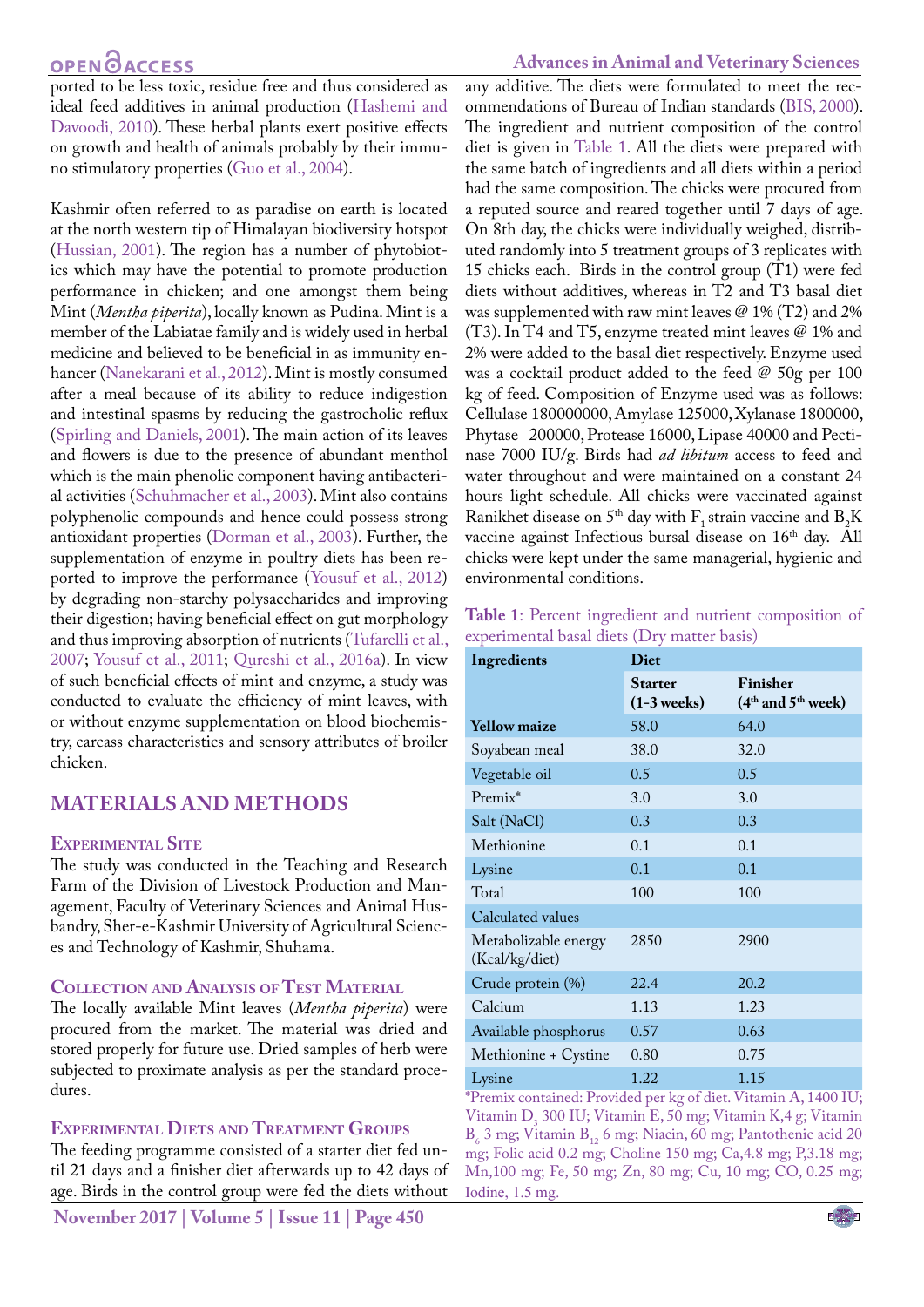<span id="page-2-0"></span>**Table 2:** Effect of feeding diets supplemented with raw and enzyme treated mint leaves (*Mentha piperita*) to broiler chicken on some serum constituents

| <b>Parameters</b>    | <b>Treatment groups</b> |                   |                    |                   |                   |  |
|----------------------|-------------------------|-------------------|--------------------|-------------------|-------------------|--|
|                      | T                       | $\mathbf{T}_{2}$  | $T_{\rm a}$        | $\mathbf{T}_4$    | $\rm T_{\rm s}$   |  |
| Glucose (mg/dl)      | $179.47 \pm 4.41$       | 182.88±8.87       | $176.52 \pm 12.89$ | $186.01 \pm 7.96$ | $180.89 \pm 2.35$ |  |
| Total Protein(mg/dl) | $4.68 \pm 0.08$         | $4.73 \pm 0.09$   | $4.62 \pm 0.01$    | $4.71 \pm 0.12$   | $4.69 \pm 0.03$   |  |
| Cholesterol (mg/dl)  | $120.13 \pm 1.97$       | $118.36 \pm 3.62$ | $124.83 \pm 4.71$  | $122.16 \pm 2.98$ | $116.79 \pm 6.17$ |  |
| SGPT (U/L)           | $12.17\pm0.056$         | $12.74 \pm 0.91$  | $13.39 \pm 0.27$   | $13.91 \pm 1.82$  | $11.14 \pm 2.01$  |  |
| SGOT (U/L)           | $124.11 \pm 4.77$       | $127.36 \pm 8.31$ | $119.71 + 2.94$    | $126.94 \pm 7.76$ | $129.23 \pm 4.19$ |  |

<span id="page-2-1"></span>**Table 3:** Carcass characteristics of broiler chicken fed diets supplemented with raw and enzyme treated mint leaves

| Slaughter trait              | <b>Treatment groups</b> |                  |                  |                  |                  |
|------------------------------|-------------------------|------------------|------------------|------------------|------------------|
|                              | $\mathbf{T}_1$          | $\mathbf{T}_2$   | $T_{\rm a}$      | $T_{\rm A}$      | $\mathbf{T}_{5}$ |
| Feather loss (%)             | $8.25 \pm 0.60$         | $7.52 \pm 0.30$  | $7.48 \pm 0.44$  | $7.85 \pm 0.21$  | $8.41 \pm 0.47$  |
| <b>Evisceration loss (%)</b> | $27.40 \pm 1.01$        | $29.42 \pm 2.27$ | $25.88 \pm 1.05$ | $26.75 \pm 0.36$ | $26.13 \pm 1.44$ |
| Giblet (%)                   | $4.56 \pm 0.20$         | $4.16 \pm 0.08$  | $4.24 \pm 0.09$  | $4.51 \pm 0.16$  | $4.19\pm0.14$    |
| $Shank(\%)$                  | $4.84\pm0.16$           | $5.28 \pm 0.23$  | $4.98 \pm 0.26$  | $5.04\pm0.20$    | $4.78 \pm 0.25$  |
| Head (%)                     | $2.84 \pm 0.06$         | $2.78 \pm 0.10$  | $2.87 \pm 0.10$  | $2.87 \pm 0.13$  | $2.83 \pm 0.13$  |
| $D$ ressing $(\% )$          | $69.37 \pm 1.17$        | $70.75 \pm 1.73$ | $70.53 \pm 1.32$ | $69.83 \pm 0.62$ | $70.60 \pm 1.31$ |

#### **Parameters Recorded**

**Blood biochemistry**: Blood samples from birds in different dietary groups were collected for hematological study. For this purpose 2 birds/ replicate were randomly selected for the collection of blood. Whole blood was collected from the birds in sterile test tubes, without the addition of anticoagulant and kept in slanting position. The tubes containing blood were incubated at 37°C for 1 h. Blood clots were broken and tubes were centrifuged at 3000 rpm for 30 min. The serum was pipetted out in small tubes which were stored under deep freeze condition (–20°C) until analysis. Serum glucose, protein, cholesterol SGPT and SGOT were estimated with the aid of auto analyzer equipment (Make: DiaSys Diagnostics India Pvt. Ltd.) by using respective biochemical kits.

**Carcass characteristics:** At the end of feeding trial, two birds per replicate were selected at random and utilized for carcass evaluation study. The birds were kept off fed overnight and water was withdrawn 3-4 hours prior to slaughter. The birds were weighed before fasting. The birds were slaughtered by the *Halal* method and a bleeding time of 2 minutes was allowed. The shanks were cut off at the hock and carcass was subjected to scalding process at  $60^{\circ}$ C for 30 seconds. The feathers were removed completely by hand picking leaving the skin intact. Thereafter, the abdominal cavity was opened to expose the visceral organs. Slaughter characteristics, yield of giblets and cutability characteristics were calculated by the method used by [Salahuddin et al.](#page-6-8) [\(2000\).](#page-6-8)

**Sensory evaluation of meat:** Sensory evaluation of meat was carried out in collaboration with Deportment of Livestock Products and Technology, Faculty of Veterinary Sciences & Animal Husbandry, Sher-e-Kashmir University of Agricultural Sciences and Technology-Jammu, using 8-point hedonic scale for descriptive attributes of product, as described by [Keeton \(1983\).](#page-5-10)

**Preparation of meat samples:** Eight breast meat samples of equal dimensions from each treatment group were taken out from the deep freezer (stored) and allowed to thaw at room temperature for two hours. The samples were washed in running tap water and fat was removed. Samples were weighed and kept in autoclave. A volume of 1.2% salt solution equal to sample weight was poured in to the autoclave. The autoclave was closed and the meat samples were cooked for 10 min. at 15 psi pressure. The samples were removed from the autoclave and kept in bone china plates to allow them to cool to room temperature. Sensory evaluation of the samples was done by an expert panel of 10 judges on 8 point scale and judges had not taken any meal or beverages at least within one hour prior to evaluation. The samples were evaluated for general appearance, flavor, tenderness, juiciness and overall acceptability. Judging was as follows:

| Very good Good Fair |         |        |         | Poor Very Poor |
|---------------------|---------|--------|---------|----------------|
| $8-9$               | $6 - 7$ | $-4-5$ | $2 - 3$ |                |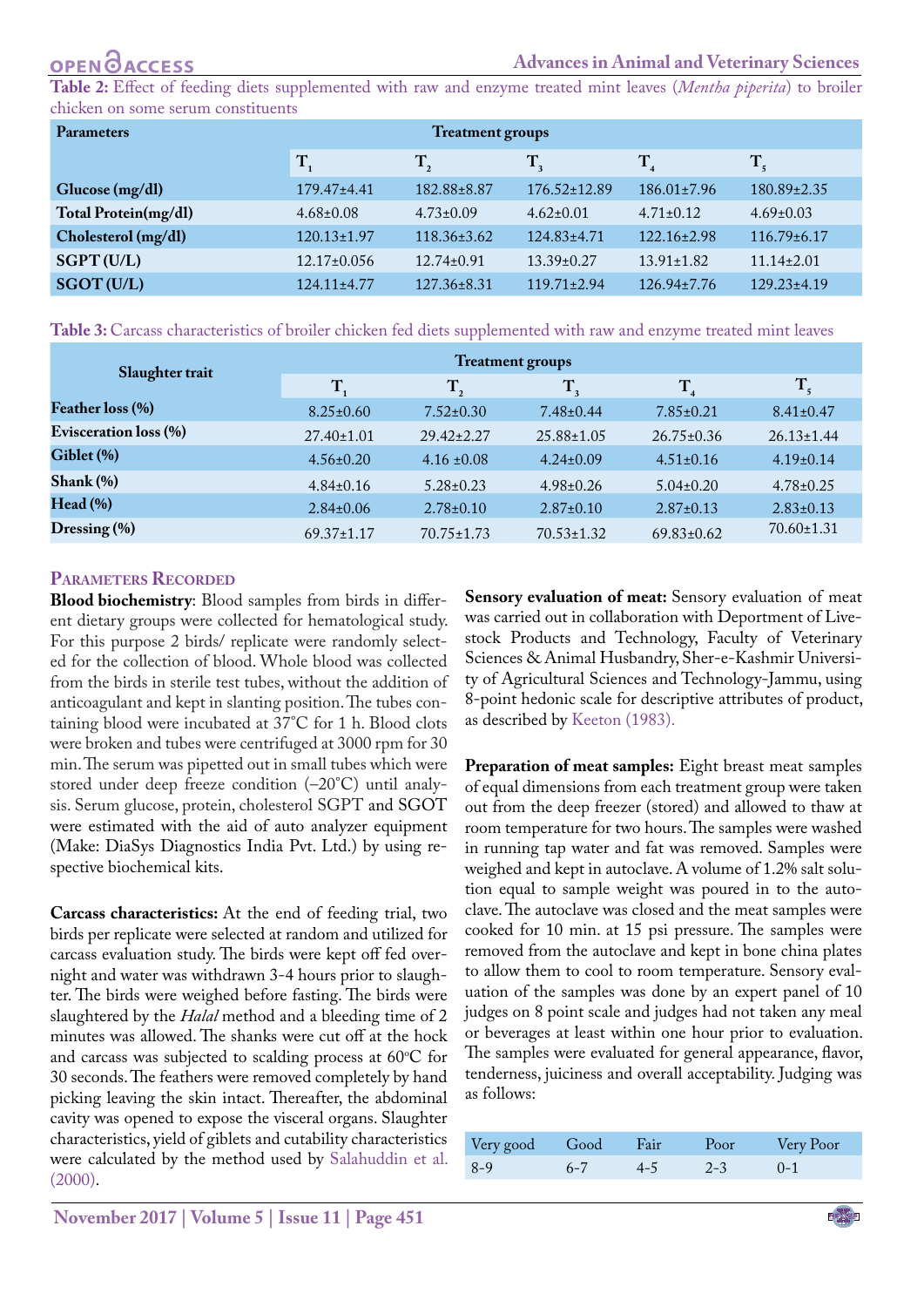<span id="page-3-0"></span>**Table 4:** Sensory evaluation/organoleptic parameters of broiler meat obtained from chicken fed diet supplemented with raw and enzyme treated mint leaves

| <b>Attributes</b>     | <b>Treatment groups</b> |                 |                 |                 |                 |  |
|-----------------------|-------------------------|-----------------|-----------------|-----------------|-----------------|--|
|                       | $\mathbf{T}_1$          | $T_{2}$         | $T_{\rm a}$     | $T_{4}$         | $T_{\rm s}$     |  |
| Appearance            | $6.95 \pm .12$          | $7+0.11$        | $7.19 \pm 0.11$ | $7.09 \pm 0.11$ | 7±0.13          |  |
| Flavor                | $6.61 \pm 0.12$         | $6.66 \pm 0.12$ | $7+0.13$        | $6.80 \pm 0.13$ | $6.66 \pm 0.12$ |  |
| <b>Juiciness</b>      | $6.66 \pm 0.12$         | $6.47 \pm 0.13$ | $6.61 \pm 0.12$ | $6.57\pm0.13$   | $6.52 \pm 0.13$ |  |
| <b>Texture</b>        | $6.80 \pm 0.13$         | $6.90 \pm 0.13$ | $6.85 \pm 0.12$ | $6.90 \pm 0.13$ | $6.85 \pm 0.14$ |  |
| Mouth coat            | $7.33 \pm 0.12$         | $7.42 \pm 0.11$ | $7.47 \pm 0.13$ | $7.42 \pm 0.11$ | $7.33 \pm 0.15$ |  |
| Overall acceptability | $6.66 \pm 0.12$         | $6.76 \pm 0.11$ | $7\pm0.11$      | $6.76 \pm 0.11$ | $6.76 \pm 0.13$ |  |

# **Statistical Analysis**

The data obtained was statistically assessed by one-way ANOVA as per the standard methods of [Snecdor and](#page-6-9) [Cochran \(1994\) u](#page-6-9)sing the General Linear Model Procedure of Statistical Package for the Social Sciences, Base 10.0, 1999 (SPSS Software products, Marketing Department, SPSS Inc. Chicago, USA). To test the significance of difference between means Duncan's multiple range test [\(Duncan, 1955](#page-5-11)) was used and differences were considered significant at 5% level.

# **RESULTS**

#### **Blood Biochemistry**

The results of serum constituents in broiler chicken fed different dietary treatments have been summarized in [Ta](#page-2-0)[ble 2](#page-2-0). The serum glucose in different dietary groups varied between 179.47±4.41 and 180.89±2.35 mg/dl with no statistical significance (P>0.05) among the various dietary treatments. No significant (P>0.05) differences in serum total protein levels were observed in the chicks fed diet supplemented with different treatment groups, the values ranging between 4.68±0.08 and 4.69±0.03 mg/dl. The serum cholesterol levels in different treatment groups varied between 120.13±1.97 and 116.79±6.17 mg/dl with no statistical significance (P>0.05) among the various dietary treatments. The serum SGPT levels varied between 12.17±0.056 and 11.14±2.01 U/L with no statistical significance (P>0.05) among various dietary treatments. The serum SGOT levels varied between 124.11±4.77 U/L and 129.23±4.19 U/L among the different dietary treatment groups without showing any significant (P>0.05) effect.

### **Carcass Characteristics**

The results of slaughter and carcass characteristics in birds fed diets supplemented with raw and enzyme treated mint leave are presented in [Table 3.](#page-2-1) The dressing percentage in broiler chicken in various experimental groups ranged between 69.37±1.17 and 70.75±1.73. However, this difference in dressing percentage was non-significant (p>0.05).

**November 2017 | Volume 5 | Issue 11 | Page 452**

There was no significant (P>0.05) difference in the yield characteristics of giblets, viz. Gizzard weight, heart weight and liver weight among different treatment groups and control group. Similarly the yield of feathers was not significant (p>0.05) between various treatment groups and no significant difference was recorded in shank and head percentage among different treatment groups and control group.

#### **SENSORY ATTRIBUTES**

The results of sensory evaluation of the meat from different treatments are presented in [Table 4](#page-3-0). There was no significant (P<0.05) difference among the various sensory attributes i.e. appearance, flavour, juiciness, texture, mouth coating and the overall acceptability ranged from 6.66 to 7.

# **Discussion**

#### **Blood Biochemistry**

The serum glucose level in different treatment groups varied between 179.47±4.41 and 180.89±2.35 mg%. The mean value of the glucose was found to be statistically non-significant (p>0.05) among the various dietary treatment when compared with the group of birds fed control diet. Similar results were observed earlier by [Al-Kassie \(2009\)](#page-5-12) who found non-significant difference in the blood traits among the treatment groups fed feed supplemented with Mint (*Mentha piperita*) when compared with the control group. The serum values of the total protein level ranged between 4.68±0.08 and 4.69±0.03 g% with no statistical significance among various dietary treatment groups and control group. However, these results are in contrast to the earlier results of [\(Mahboubi and Haghi, 2008](#page-6-10)) who found that leaf extracts of *Mentha puleigum* in rats significantly (P>0.05) decreased total serum protein and albumin. However, [Durrani et al. \(2008\)](#page-5-13) reported that supplementation of the mint in the broiler feed showed no significant (P>0.05) difference in albumin and protein levels, whereas, serum antibody titer for IB was found significantly (p<0.05) higher for broilers fed 1.5% mint when compared to others. The serum cholesterol levels in the present study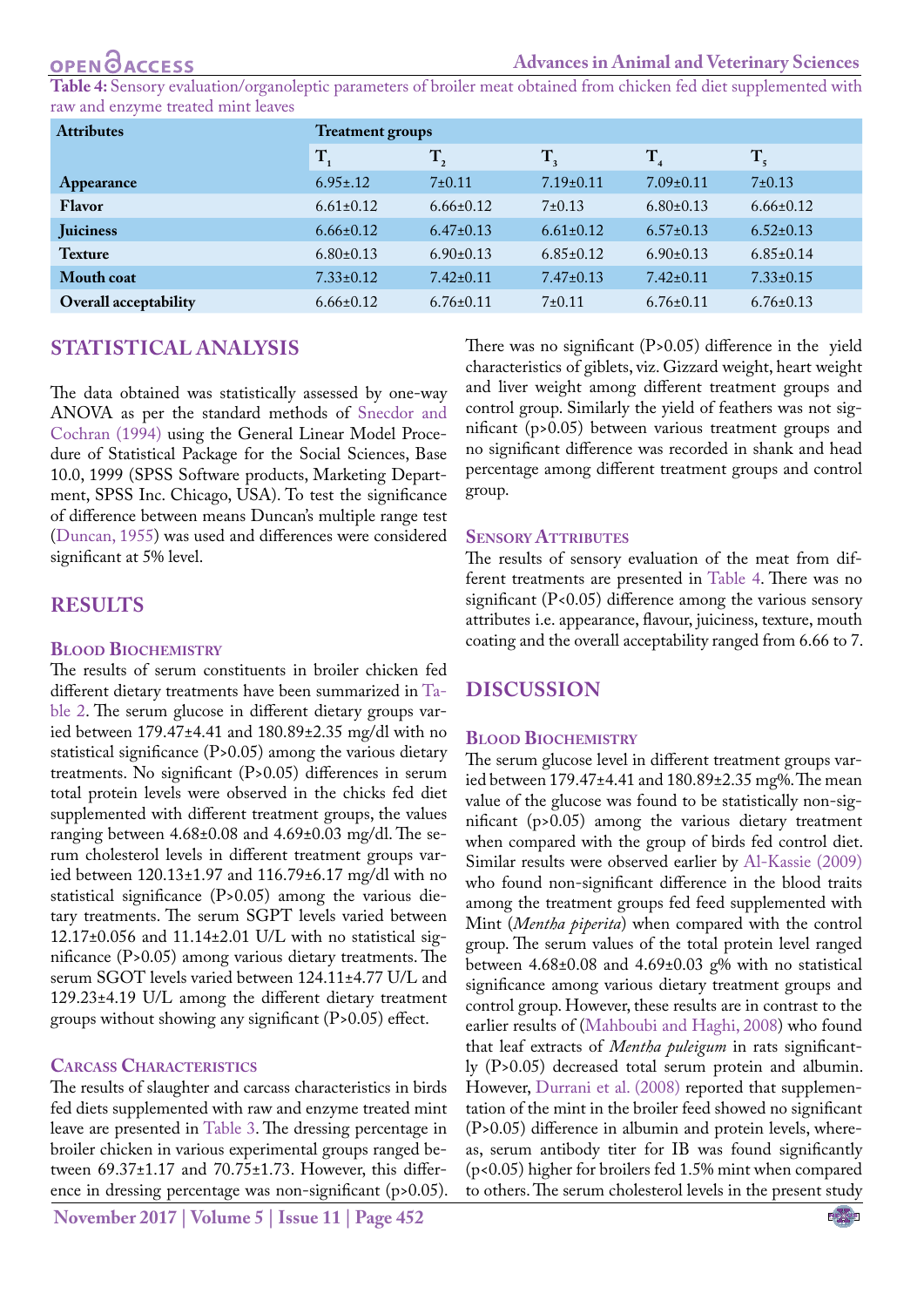### OPEN CACCESS

ranged between 120.13±1.97 and 116.79±6.17 mg% with no statistical significance among various dietary treatment groups and control group. Similar results were recorded by [Shehab et al. \(2012\)](#page-6-11) reported that the supplementation of enzyme in the diet of Japanese quails had no significant (P>0.05) effect on serum total cholesterol. However, the results of present study do not corroborate with the reports of earlier workers [\(Hardari et al., 2010](#page-5-14); [Aghazadeh et al.,](#page-5-15) [2011;](#page-5-15) [Roozbeh et al., 2013\)](#page-6-12) who reported that addition of 1.5% artichoke leave meal in the diet plus 200 mg/g mentha extract in drinking water showed lowest amount of blood cholesterol in broiler chicken when compared with the group fed control diet. Similarly, [Case et al. \(1995\)](#page-5-16) reported that 5% inhibition of HMG-CoA reductase lowered serum cholesterol by 2% in poultry. A variety of essential oil compounds, such as menthone, menthol and geraniol have been shown to suppress the hepatic HMG-CoA reductase activity. In the present study non-significant effect on serum cholesterol level may be related perhaps to relatively low doses of mint which might have implicated in the failure of mint to reduce plasma cholesterol levels.

The serum SGPT level varied between 12.17±0.056 and 11.14 $\pm$ 2.01  $\mu$ /l with no statistical significance among various dietary treatment groups and control group. Similarly, the serum SGOT level varied between 124.11±4.77 and 129.23 $\pm$ 4.19  $\mu$ /l with no statistical significance among various dietary treatment groups and control group. It is a known fact that SGPT and SGOT are considered as liver enzymes and indicate liver damage. In the present study, no increase in serum concentration of SGPT and SGOT provides evidence that the mint leaves used had no ill effect on the health of birds. This has been earlier confirmed by [Al-Jaff \(2011\)](#page-5-17). Likewise, no effect on SGPT and SGOT levels were observed by [Qureshi et al. \(2015\)](#page-6-13) with other herbs like dandelion leaves and fenugreek seeds. Similar results were recorded by a number of workers [\(Qota et al., 2002;](#page-6-14) [Shakmak, 2003](#page-6-15); [Al-Harthi, 2006\)](#page-5-18) who independently found that cell-wall degrading enzymes and/or phytase supplementation had no adverse effect on biochemical constituents of plasma and liver function of broiler chicks. The variation in the results of blood parameters may be influenced by many factors including age, sex, type of bird, environmental, nutritional and physiological situation as well as purity and variation of compounds in herb and herb products as indicated by some earlier workers ([Annongu et al., 2012](#page-5-19); [Tolba et al., 2010](#page-6-16)).

#### **Carcass and Slaughter Characteristics**

Supplementation of either raw or enzyme treated mint leaves supplemented diet in the broiler chicken did not reveal any significant difference (p<0.05) in the carcass characteristics such as dressing percentage, yield characteristics of Giblet viz. gizzard weight, heart weight and liver weight among different treatment groups. Similarly no significant

**November 2017 | Volume 5 | Issue 11 | Page 453**

#### **Advances in Animal and Veterinary Sciences**

(P>0.05) effect in the feather percentage, head percentage and shank percentage among the different treatment groups when compared with the control group was during the entire period of study. [Durrani et al. \(2008\)](#page-5-13) found no significant difference in gizzard weight and abdominal fat deposition among the mint supplemented groups and control groups[. Khempaka et al. \(2013\)](#page-6-17) reported that percentage of eviscerated carcasses and giblet of broilers fed dried peppermint were similar to the control and antibiotic supplementation diet (p>0.05). [Amasaib et al. \(2013\)](#page-5-20) reported that there was no significant (p>0.05) difference in dressing percentage in broiler chicken fed spearmint (*Mentha spicata*). [Ismail et al. \(2004\)](#page-5-21) also reported no influence of treatment on weight of liver, proventriculus, gizzard and pancreas in broilers fed herbal plant extracts. Similarly, [Toghyani et al. \(2010\)](#page-6-18) reported that use of peppermint had not any significant on internal organ weights. However, [Narimani-Rad et al. \(2011\)](#page-6-19) reported that dietary supplementation of medicinal plants mixture 1% oregano, 0.5% ziziphora and 0.5% peppermint caused carcass quality improvement via more weight gain increased in carcass yield and decreased abdominal fat deposition. Likewise, [Nobakht et al. \(2010](#page-6-20); [2011\)](#page-6-21) reported that a blend of *Mentha pulegium* with another medicinal herb significantly improved the carcass traits such as breast muscle of broilers. No effect on various carcass attributes with other herbs except for the dressing percentage has also been reported by other workers [\(Qureshi et al., 2016b\)](#page-6-22).

#### **Sensory Evaluation**

Sensory evaluation/organoleptic evaluation of the cooked meat product from the five treatment groups in the present study revealed statistically non-significant (P>0.05) difference. Mint has traditionally been used as condiment and flavouring agents in cookery. Apparently there was the assumption that supplementing broilers diet with the foregoing herb might influence meat culinary properties but sensory evaluation of their meat revealed that inclusion of Mint leaves did not induce any abnormal odour or flavour in meat. This was in agreement with the observations of [Toghyani et al. \(2010\)](#page-6-18) who reported that peppermint incorporation in broiler diet had no desirable effect on meat sensory. Similar trend was reported by [Al-Sultan \(2003\)](#page-5-20) who reported that turmeric did not induce any abnormal flavour in the cooked broiler meat and a same finding was reported by [Al-Ankari et al. \(2004\).](#page-5-22) Similarly, [Wil](#page-6-23)[liams and Damron \(1998\)](#page-6-23) reported that rendered spent hen meal had no adverse effect on the flavour of chicken meat. In contrast to the present study [Dahal and Farran](#page-5-23) [\(2011\)](#page-5-23) reported that significant mint flavour was detected in the samples chosen from the mint fed chicken. Similarly, [Gbenga et al. \(2009\)](#page-5-24) reported a significant garlic aroma score in the meat of the chickens fed 5 g garlic/kg diet.

The study concluded that the dietary inclusion of raw or

NE**X**US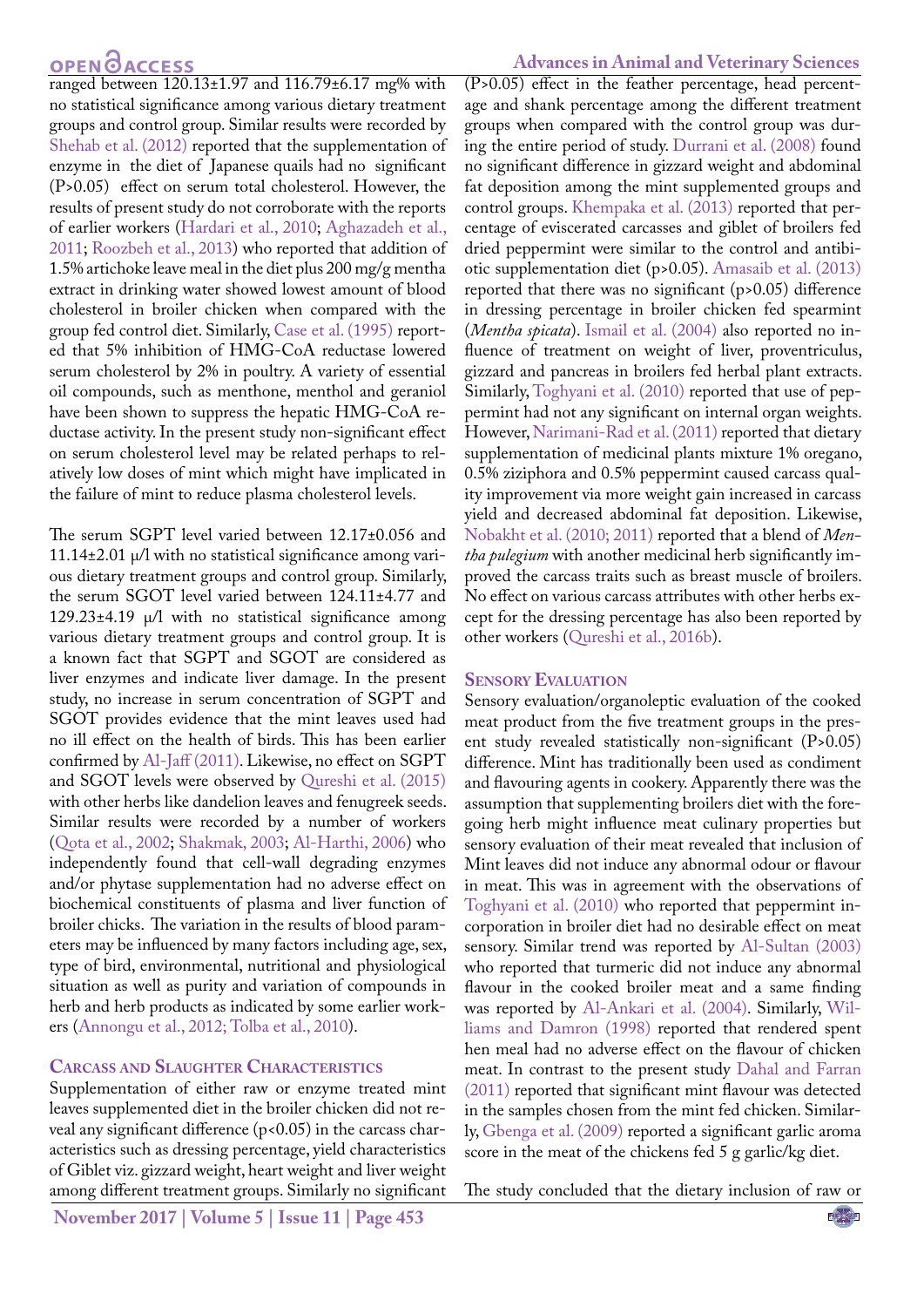# **OPEN**OACCESS

enzyme treated mint leaves had no negative effect on the health of birds as could be figured out from the normal SGPT and SGOT levels of birds, thus could be recommended as feed additive in broiler production.

### **AUTHOR CONTRIBUTIONS**

All authors contributed equally in all steps of laboratory and field trials.

## **CONFLICT OF INTEREST**

The authors have no conflict of interest to declare.

### **ETHICAL APPROVAL**

The experimental protocol was approved by the Institutional Animal Ethics Committee

#### **REFERENCES**

- <span id="page-5-0"></span>• Adil S, Qureshi S, Pattoo RA (2015). A review on positive effects of fenugreek as feed additive in poultry production. Int. J. Poult. Sci. 14 (12): 664-669. [https://doi.org/10.3923/](https://doi.org/10.3923/ijps.2015.664.669 ) [ijps.2015.664.669](https://doi.org/10.3923/ijps.2015.664.669 )
- <span id="page-5-15"></span>• Aghazadeh R, Abdolkarimin, Ashkavand Z (2011). Effect of dietary thyme (*Thymus vulgaris*) and Mint (*Menthe piperita*) on some blood parameters of broiler chicken. J. Agric. Sci. Technol. 1288-1290.
- <span id="page-5-22"></span>• Al-Ankari AS, Zaki MM, Al-Sultan SI (2004). Use of Habek mint (*Mentha longifolia*) in Broiler Chicken Diets. Int. J. Poult. Sci. 3(10): 629-634. [https://doi.org/10.3923/](https://doi.org/10.3923/ijps.2004.629.634 ) [ijps.2004.629.634](https://doi.org/10.3923/ijps.2004.629.634 )
- <span id="page-5-18"></span>• Al-Harthi MA (2006). Impact of supplemental feed enzymes, condiments mixture or their combination on broiler performance, nutrients digestibility and plasma constituents. Int. J. Poult. Sci. 5(8): 764-771[. https://doi.org/10.3923/]( https://doi.org/10.3923/ijps.2006.764.771 ) [ijps.2006.764.771]( https://doi.org/10.3923/ijps.2006.764.771 )
- <span id="page-5-17"></span>• Al-Jaff FK (2011). Effect of coriander seeds as diet ingredient on blood parameters of broiler chicken raised under height ambient temperature. Int. J. Poult. Sci. 16: 82-86.
- <span id="page-5-12"></span>• Al-Kassie GAM (2009). Influence of two plant extracts derived from thyme and cinnamon on broiler performance. Pak. Vet. J. 29: 169-173.
- <span id="page-5-20"></span>• Al-Sultan SI (2003). The effect of *Curcuma longa* (turmeric) on overall performance of broiler chickens. Int. J. Poult. Sci. 2: 351-353.
- • Amasaib EQ, Abd Elrahman BH, Abdelhameed AA, Atta Elmnan BA, Mahala AG (2013). Effect of dietary levels of spearmint (*Mentha spicata*) on broiler chick's performance. Onl. J. Anim. Feed Res. 3(4): 193-196.
- <span id="page-5-19"></span>• Annongu AA, Joseph KJ Andeyina A (2010). Investigation on some biochemical and histopathological indices in broiler chickens fed detoxified Blighiasapida seed meal in diets. Afr. J. Gen. Agri. 6: 295-300.
- <span id="page-5-9"></span>• BIS (Bureau of Indian standards) (1992). Nutrient Requirements for poultry. IS: 13574: 1992.
- <span id="page-5-3"></span>• Borris RP, (1996). Natural product research: Perspective from a major pharmaceutical company. J. Ethnopharmacol. 51: 29-

# **Advances in Animal and Veterinary Sciences**

- <span id="page-5-16"></span>38. [https://doi.org/10.1016/0378-8741\(95\)01347-4](https://doi.org/10.1016/0378-8741(95)01347-4 ) • Case L, He HM, Elson CE (1995). Induction of geranyl pyrophosphate activity by cholesterol suppressive isoperenoids. Lipids 30: 357-359. [https://doi.org/10.1007/](https://doi.org/10.1007/BF02536045 ) [BF02536045](https://doi.org/10.1007/BF02536045 )
- <span id="page-5-4"></span>• Cowan MM (1999). Plant products as antimicrobial agents. Clin. Microbiol. Rev. 12: 564-582.
- <span id="page-5-23"></span>• Dahal IM, Farran MT (2011). Effect of dried medicinal crops on the performance and carcass flavor of broilers. Int. J. Poult. Sci. 10(2): 152-156. [https://doi.org/10.3923/](https://doi.org/10.3923/ijps.2011.152.156 ) [ijps.2011.152.156](https://doi.org/10.3923/ijps.2011.152.156 )
- <span id="page-5-8"></span>• Dorman HJD, Kosar M, Kahlos K, Holm Y, Hiltunen R (2003). Antioxidant properties and composition of aqueous extracts from Mentha species, hybrids, varieties, and cultivars. J. Agric. Food Chem. 51: 4563-4569. [https://doi.org/10.1021/](https://doi.org/10.1021/jf034108k ) [jf034108k](https://doi.org/10.1021/jf034108k )
- <span id="page-5-11"></span>• Duncan DB (1955). Multiple range and multiple F-test. Biometrics 11: 1-42[. https://doi.org/10.2307/3001478]( https://doi.org/10.2307/3001478 )
- <span id="page-5-13"></span>• Durrani FR, Abidullah, Chand N, Durrani Z, Akhtar S (2008). Hematological, biochemical, immune modulatory and growth promoting effect of feed added wild mint (*Mentha longifolia*) in broiler chicks. Sarhad J. Agri. 24(4): 661-664.
- • [Durrani FR](http://www.ncbi.nlm.nih.gov/pubmed?term=Durrani FR%5BAuthor%5D&cauthor=true&cauthor_uid=19070065), [Sultan A](http://www.ncbi.nlm.nih.gov/pubmed?term=Sultan A%5BAuthor%5D&cauthor=true&cauthor_uid=19070065), [Marri ML,](http://www.ncbi.nlm.nih.gov/pubmed?term=Marri ML%5BAuthor%5D&cauthor=true&cauthor_uid=19070065) [Chand N](http://www.ncbi.nlm.nih.gov/pubmed?term=Chand N%5BAuthor%5D&cauthor=true&cauthor_uid=19070065), [Durrani Z](http://www.ncbi.nlm.nih.gov/pubmed?term=Durrani Z%5BAuthor%5D&cauthor=true&cauthor_uid=19070065)(2007). Effect of wild mint (*Mentha longifolia*) infusion on the overall performance of broiler chicks. Pak. J. Biol. Sci. 10(7): 1130-1133. [https://doi.org/10.3923/pjbs.2007.1130.1133](https://doi.org/10.3923/pjbs.2007.1130.1133 )
- <span id="page-5-24"></span>• Gbenga Onibi E, Adebisi OE, Fajemisin AN, Adetunji AV (2009). Response of broiler chickens in trims of performance and meat quality of garlic (*Allium sativum*) supplementation. Afr. J. Agric. Res. 4: 511-517.
- <span id="page-5-6"></span>• Guo FC, Williams BA, Kwakkel RP, Li HS, Li XP (2004). Effects of Mushroom and herb polysaccharides as alternative for an antibiotic on the caecal microbial eco-system and broiler chickens. Poult. Sci. 83: 175-182. [https://doi.org/10.1093/](https://doi.org/10.1093/ps/83.2.175 ) [ps/83.2.175](https://doi.org/10.1093/ps/83.2.175 )
- <span id="page-5-14"></span>• Hardari A, Nobakht A, Safamehr A (2010). Investigation the effects using nettle (*Urtica dioica*), mentha pulagum (*Oreganum valgare*) and zizaphora (*Thymus vulgaris*) medicinal plants and there mixtures on biochemical and immunity parameters of broilers. Proc. 4th Iran. Cong. Anim. Sci. 214-217.
- <span id="page-5-5"></span>• Hashemi SR, Davoodi H (2010). Phytogenics as new class of feed additive in poultry industry. J. Anim. Vet. Adv. 9(17): 2295-2304[. https://doi.org/10.3923/javaa.2010.2295.2304]( https://doi.org/10.3923/javaa.2010.2295.2304 )
- <span id="page-5-7"></span>• Hussian M (2001). Geography of Jammu & Kashmir Rajesh Publications, New Delhi, p. 28.
- <span id="page-5-21"></span>• Ismail M, Durrani FR, Amjad M, Suhail SM, Chand N (2004). Effect of different levels of feed added Curcuma longa on overall performance of broiler chicks. J. Agric. Biol. Sci. 1(2): 1-16.
- <span id="page-5-1"></span>• Jamroz DJ, Orda C, Kamel A, Wiliczkiewicz, Wertelecki T, Skorupinska J (2003). The influence of phytogenetic extracts on performance, nutrients digestibility, carcass characteristics and gut microbial status in broiler chickens. J. Anim. Feed Sci. 12: 583-596. [https://doi.org/10.22358/jafs/67752/2003](https://doi.org/10.22358/jafs/67752/2003 )
- <span id="page-5-2"></span>• Jang IS, Ko YH, Yang HY, Ha JS, Kim JY (2004). Influence of essential oil components on growth performance and the functional activity of pancreas and small intestine broiler chickens. Asian-Australas. J. Anim. Sci. 17: 394-400. [https://doi.org/10.5713/ajas.2004.394](https://doi.org/10.5713/ajas.2004.394 )
- <span id="page-5-10"></span>• Keeton JT (1983). Effect of fat and sodium chloride/ phosphate level on the chemical and sensory properties of pork patties. J. Food Sci. 48: 878-881. [https://doi.](https://doi.org/10.1111/j.1365-2621.1983.tb14921.x ) [org/10.1111/j.1365-2621.1983.tb14921.x](https://doi.org/10.1111/j.1365-2621.1983.tb14921.x )